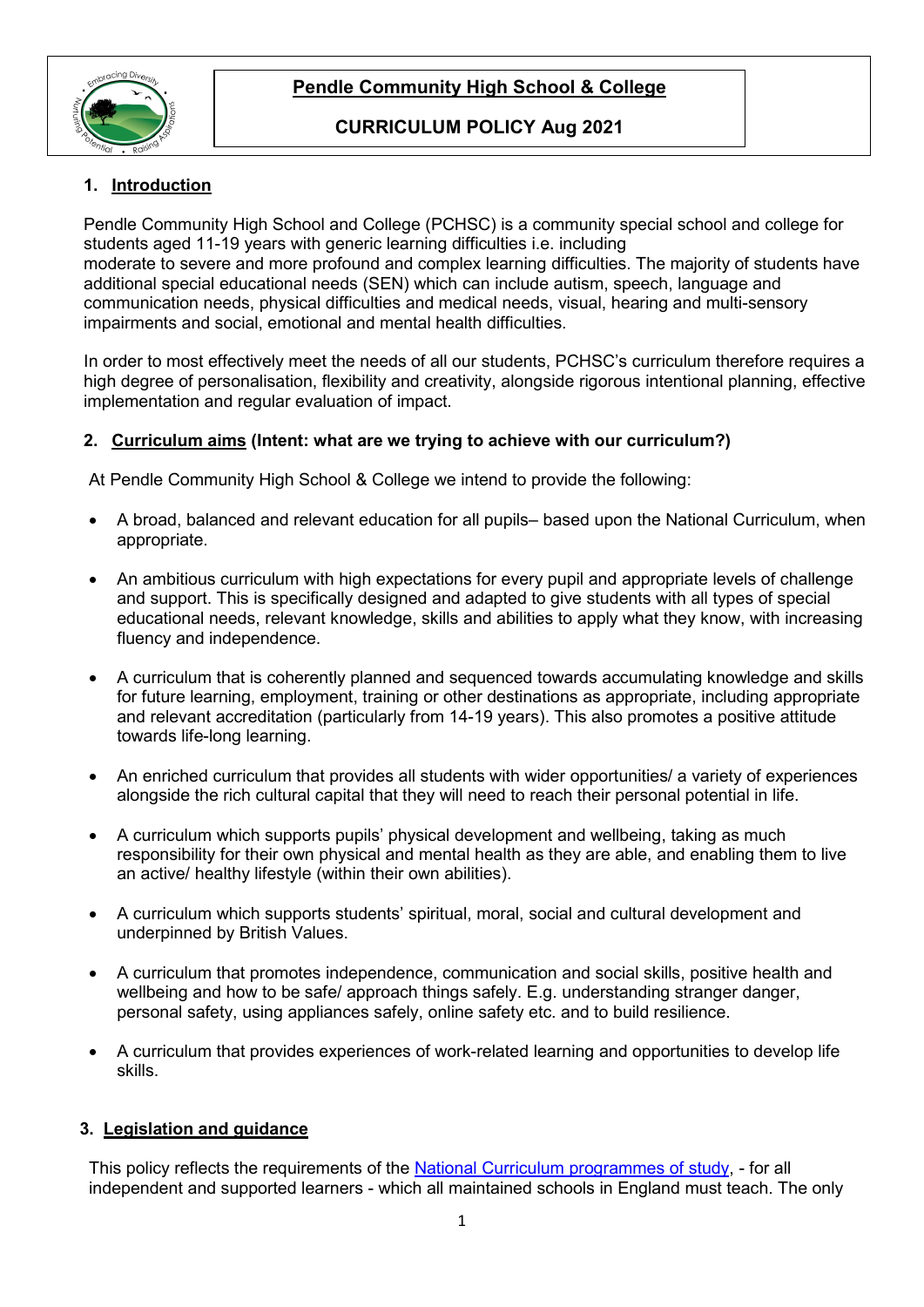dis-application is for those students with the most complex and multiple needs who are operating at the earliest stages of development (i.e. from birth up to 2 years).

It also reflects requirements for inclusion and equality as set out in the Special Educational Needs and [Disability Code of Practice 2014](https://www.gov.uk/government/publications/send-code-of-practice-0-to-25) and [Equality Act 2010,](http://www.legislation.gov.uk/ukpga/2010/15/part/6/chapter/1) and refers to curriculum-related expectations of governing boards set out in the DofE's [Governance Handbook.](https://www.gov.uk/government/publications/governance-handbook)

### **4. Roles and responsibilities**

### **a) The governing body**

PCHSC maintains a highly effective working relationship with its governors. In addition to meeting as a Full Governing Body, several Governors are assigned to School Effectiveness Subcommittee meetings every term – including Quality of Education (school) and Post 16+ Programmes of Study. Through these meetings, the governing body will monitor the effectiveness of this policy and hold the Headteacher to account for its implementation.

The governing body will also ensure the following:

- A robust framework is in place for setting curriculum priorities and targets, alongside ensuring all aspects of special educational needs and disabilities (SEND) are effectively met.
- It participates actively in decision-making about the breadth and balance of the curriculum offer
- Sufficient teaching time is provided to cover the agreed curriculum
- It fulfils its role in processes to dis-apply pupils from all or part of the National Curriculum, where appropriate, and in any subsequent appeals
- It ensures, where appropriate, that students are provided with independent, impartial careers guidance, and that this is appropriately resourced.

### **b) Headteacher**

The Headteacher is responsible for ensuring that this policy is adhered to, and that:

- All required elements of the curriculum content reflect the aims of the school, both in terms of subject coverage and how individual needs will be met.
- The amount of time provided for teaching the required elements of the curriculum is adequate and is requiarly reviewed by the governing body.
- Where appropriate, the individual needs of students with the most complex needs are met by permanent disapplication from the National Curriculum
- They manage requests to withdraw children from curriculum subjects, where appropriate.
- The school's procedures for assessment meet all legal requirements
- The governing body is fully involved in decision-making processes that relate to the breadth and balance of the curriculum
- Effective provision is in place for all students including different abilities and needs.

### **c) Other staff**

Other staff are responsible for ensuring that this policy is adhered to, in particular:

#### Deputy Headteacher

The Deputy has co-responsibility with the Head teacher and governors for the strategic development of Post 16+ Programmes of Study. She also maintains responsibility for the operational delivery of all curriculum related matters within college.

#### Assistant Headteachers

Both Assistant Headteachers have co-responsibility with the Headteacher and governors for any strategic review and development of the KS3-4 curriculum. They maintain responsibility for the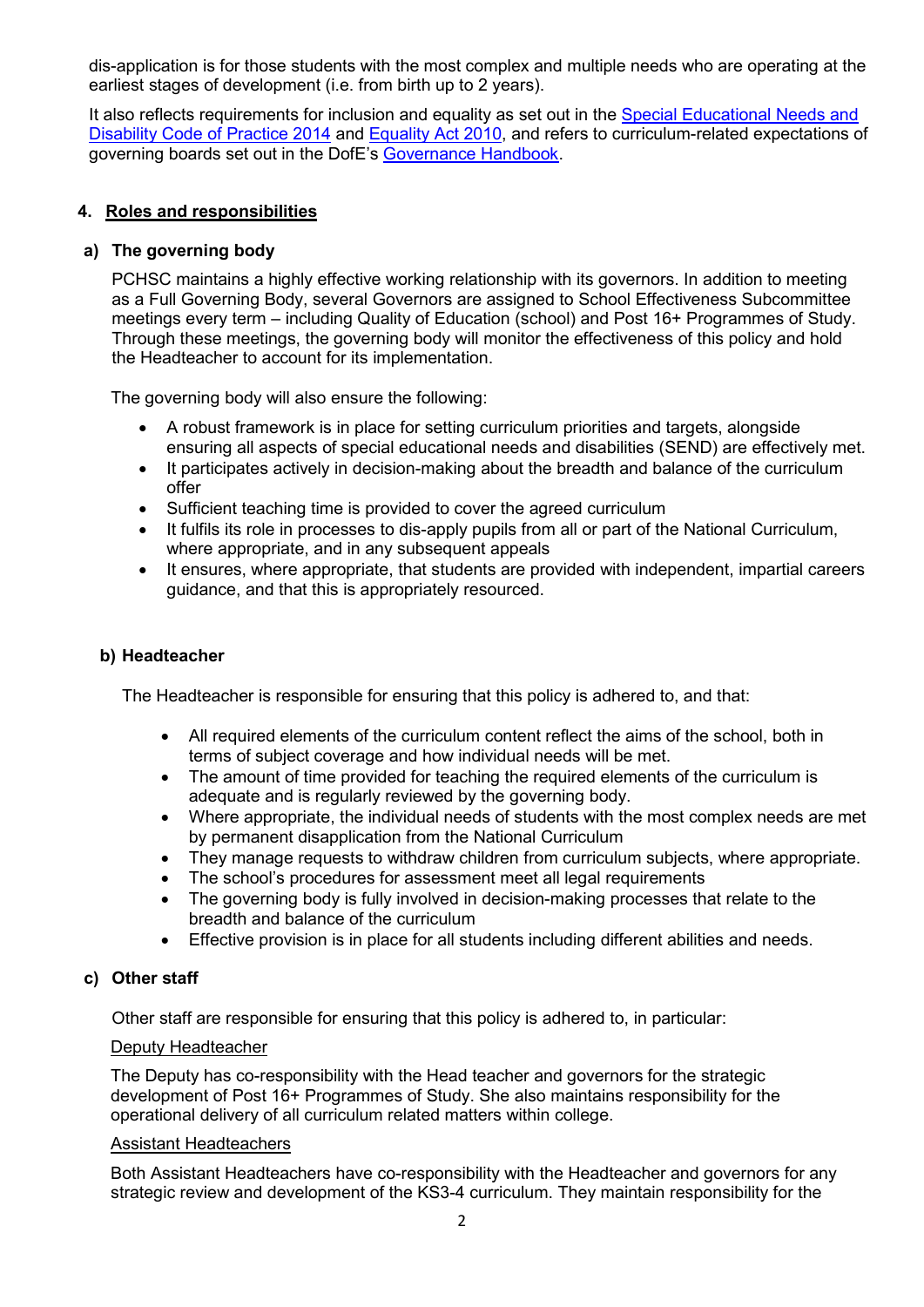operational delivery of all curriculum related matters within school. One is also the lead for assessment (across school and college), and regularly reviews progress with subject leads identifying any required interventions. The other is the named Exams Officer and regularly reviews appropriate accreditation relevant to our learners and the curriculum.

### Teachers with additional Teaching and Learning Responsibilities (i.e. Middle leaders)

There are five TLRs employed across school and college with the following responsibilities:

- *•* KS3-5 programmes of study for independent learners and maths lead.
- *•* KS3-5 programmes of study for supported learners and English lead.
- *•* Post 16+ (KS5) programmes of study for all learners
- *•* KS3-5 programmes of study for experiential learners (inc Autism specialism)
- *•* KS3-4+ (KS5 as appropriate) enriched curriculum opportunities and lead for auditing character education, cultural capital and SMSC, British Values.

All TLRs meet at least monthly with SLT to review any specific issues that have arisen in relation to teaching and learning within their areas of responsibility.

#### Subject leaders

All teachers (other than NQTs/ ECTs) are subject leads. All subject leads are responsible for annually reviewing their subject area, completing a Subject Development Plan for the following academic year and reviewing associated schemes of work. They also have a responsibility for ensuring expected progress across their subject area and managing associated resources.

### Other teachers and staff

All teachers and teaching assistants who plan and deliver or actively support curriculum subjects have a duty to ensure that the school curriculum is implemented in accordance with this policy.

### **5. Organisation and Planning**

## **a) Curriculum structure, organisation, and planning**

PCHSC organises and delivers the curriculum according to the type and extent of special educational needs and disability, as outlined below.

|              |      | <b>Independent Learners</b>                                                                                                                                                                                                                                                                                          | <b>Supported Learners</b>                                                                                                                                                                                                                                                              | <b>Experiential Learners</b>                                                                                                                                                                                                                                                                                                                                                |
|--------------|------|----------------------------------------------------------------------------------------------------------------------------------------------------------------------------------------------------------------------------------------------------------------------------------------------------------------------|----------------------------------------------------------------------------------------------------------------------------------------------------------------------------------------------------------------------------------------------------------------------------------------|-----------------------------------------------------------------------------------------------------------------------------------------------------------------------------------------------------------------------------------------------------------------------------------------------------------------------------------------------------------------------------|
|              |      | i.e. Formal Curriculum                                                                                                                                                                                                                                                                                               | i.e. Semi-formal Curriculum                                                                                                                                                                                                                                                            | i.e. Informal Curriculum                                                                                                                                                                                                                                                                                                                                                    |
| learner<br>৳ | Type | These students can<br>communicate with relative<br>fluency and can make<br>reasoned choices. They can<br>work and act co-operatively in<br>small groups. Following a<br>varied level of support learners<br>can work independently. (i.e.<br>Students working at age<br>related expectations for Year 1<br>upwards). | These students require their<br>learning to be supported<br>through structured patterns of<br>communication and social<br>activity to enable them to<br>develop positive social<br>behaviour. (i.e. Students<br>working at age related<br>expectations for pre-school -<br>reception). | These students require their<br>needs to be met primarily<br>through direct experiences and<br>activities which are multi-<br>sensory and stimulate learning<br>through kinaesthetic<br>approaches, proprioceptive<br>activities and touch, hearing,<br>taste, sight and smell. (I.e.<br>Students working at age related<br>expectations from birth to<br>approx. 2 years). |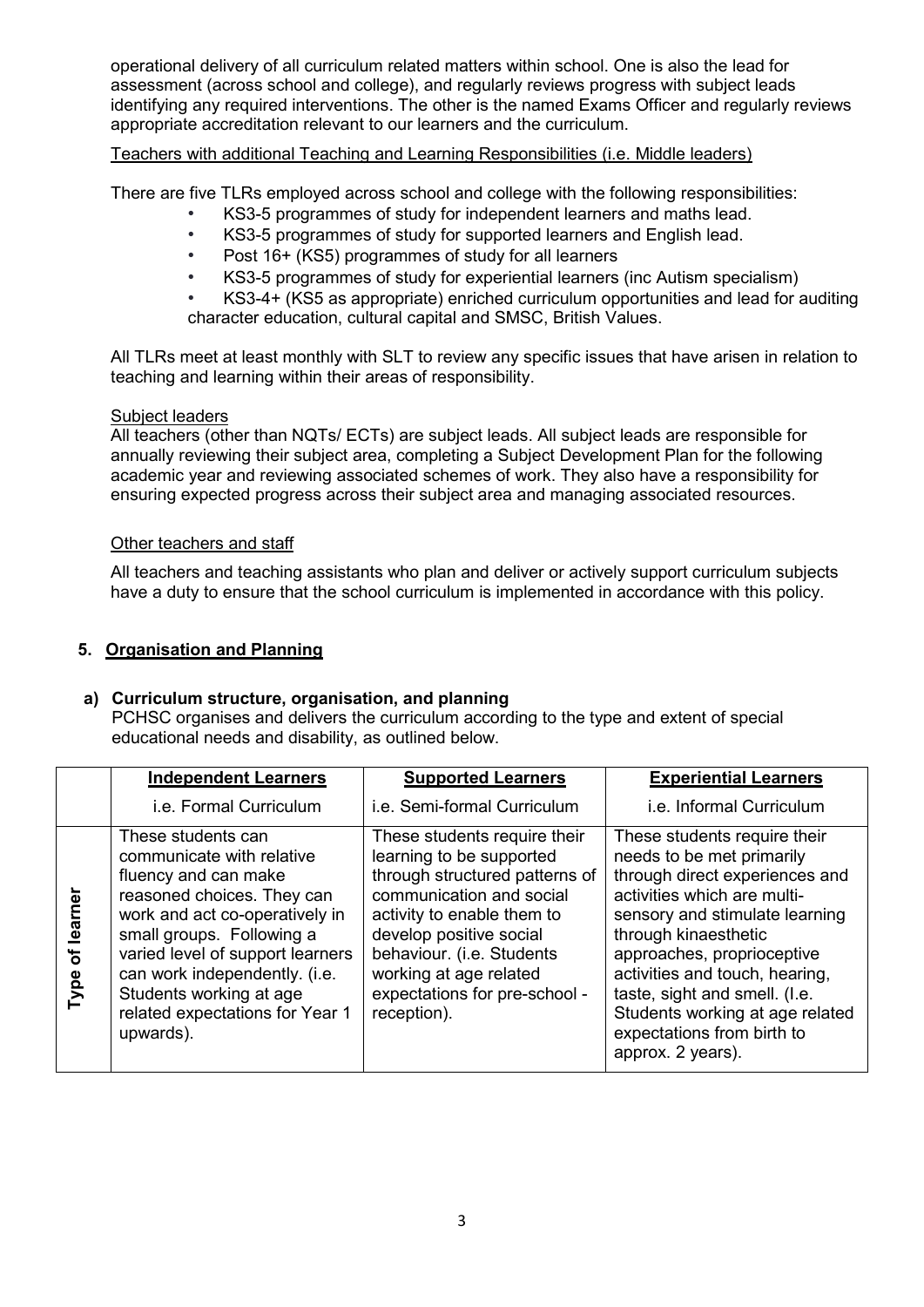| KS3-4 core curriculum           | This KS3 curriculum is based<br>around the following National<br>Curriculum subjects: maths,<br>English, science, computing,<br>history, music, art, geography,<br>RE, PSHE (inc. RSE), careers,<br>PD and cooking & nutrition.<br>Forest School, Erasmus<br>projects and DT are offered as<br>a carousel.<br>The KS4 curriculum is as<br>above, although RE,<br>Geography and History are<br>offered as a carousel to allow<br>for additional subjects offered<br>as part of the 14-19 curriculum<br>(see below)                           | This curriculum adapts and<br>further personalises the<br><b>National Curriculum</b><br>programmes of study by<br>incorporating individualised<br>targets. This is further<br>enhanced by elements from<br>sensory and nurture curricula<br>according to individual needs<br>e.g. including sensory diets<br>or augmented & alternative<br>speech/language/<br>communication.<br>For some of these learners<br>their lessons are based upon<br>a thematic approach which<br>supports repetition to<br>consolidate key skills | This highly experiential and<br>multi-sensory curriculum is<br>designed to focus on<br>engagement and very early<br>development of communication,<br>cognition- thinking skills and<br>physical- sensory needs.<br>Additional interventions for<br>these students may include:<br>hydrotherapy, rebound therapy,<br>sensory integration,<br>proprioceptive activities,<br>intensive interaction,<br>physiotherapy and occupational<br>therapy including postural<br>management, MOVE. |
|---------------------------------|---------------------------------------------------------------------------------------------------------------------------------------------------------------------------------------------------------------------------------------------------------------------------------------------------------------------------------------------------------------------------------------------------------------------------------------------------------------------------------------------------------------------------------------------|------------------------------------------------------------------------------------------------------------------------------------------------------------------------------------------------------------------------------------------------------------------------------------------------------------------------------------------------------------------------------------------------------------------------------------------------------------------------------------------------------------------------------|---------------------------------------------------------------------------------------------------------------------------------------------------------------------------------------------------------------------------------------------------------------------------------------------------------------------------------------------------------------------------------------------------------------------------------------------------------------------------------------|
| KS34 enriched curric.           | Weekly language groups (based on ability), and active<br>engagement in 'Oracy 21' and 'We are reading' projects.<br>Daily ERIC time<br>Weekly Erasmus+ project work<br>Weekly Thrive/mental health and wellbeing sessions<br>Optional daily lunch club activities and weekly extended<br>lunchtime clubs<br>Regular educational visits, trips and guest speakers.<br>Residential opportunity in Yr 8 and 9<br>Learning a musical instrument in Year 9<br>Also extended opportunities for sailing, Forest School and<br>sporting tournaments |                                                                                                                                                                                                                                                                                                                                                                                                                                                                                                                              | Sensory based Erasmus<br>'MOVE' project activities<br>Sensory based Thrive activities<br>Shared events e.g.<br>'Communication days' (KS3-5)<br>Residential opportunity every 2-<br>3 years<br>Soundbeam 6<br>Eye Gaze                                                                                                                                                                                                                                                                 |
| $\overline{5}$<br>KS4 accredita | This can include:<br>- GCSE maths and other<br>subjects GCSEs accessed<br>through inclusion with PVC<br>- AQA Entry Level Certificate<br>(1-3) in maths, English and<br>Science.<br>- WJEC Humanities and ICT.<br>-Agored Cymru PSE<br>- Entry Level Unit Awards in<br>art, geography, RE, PD &<br>cooking-nutrition).                                                                                                                                                                                                                      | This can include:<br>- AQA Entry Level Certificate<br>(1-2) in maths and PSHE;<br>- Entry Level Unit Awards (1-<br>2) in all other subjects                                                                                                                                                                                                                                                                                                                                                                                  | This can include access to AQA<br>unit awards.                                                                                                                                                                                                                                                                                                                                                                                                                                        |
| 수 ㅎ                             | Duke of Edinburgh (Bronze -Silver), Gateway Award, DT,<br>horticulture, Community catering, group art and mini enterprise                                                                                                                                                                                                                                                                                                                                                                                                                   |                                                                                                                                                                                                                                                                                                                                                                                                                                                                                                                              |                                                                                                                                                                                                                                                                                                                                                                                                                                                                                       |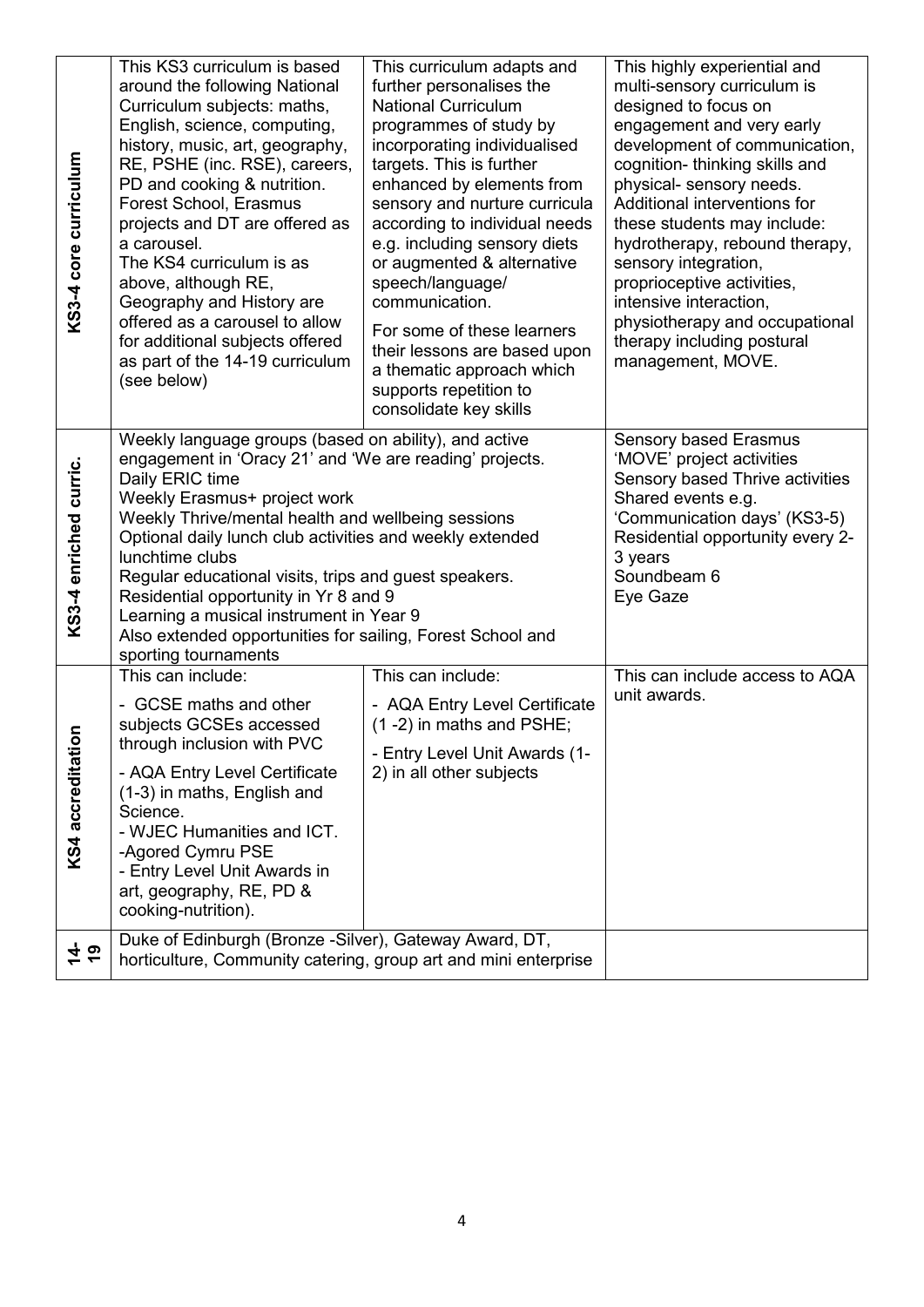|                            | KS5 programmes of study for all students are based on the 4 aspects of Preparing for Adulthood<br>Agenda i.e. Employment; Independent living; Friends-Relationships-Community and Good Health,<br>but are adapted according to abilities, needs and planned future destinations.                                                                                                                                                                                                                                                                                                        |                                                                                                                                                                                                                                                                                                                                                                                                                         |                                                                                                                                                                                                                                                                                                                                                                                                                                                                    |  |
|----------------------------|-----------------------------------------------------------------------------------------------------------------------------------------------------------------------------------------------------------------------------------------------------------------------------------------------------------------------------------------------------------------------------------------------------------------------------------------------------------------------------------------------------------------------------------------------------------------------------------------|-------------------------------------------------------------------------------------------------------------------------------------------------------------------------------------------------------------------------------------------------------------------------------------------------------------------------------------------------------------------------------------------------------------------------|--------------------------------------------------------------------------------------------------------------------------------------------------------------------------------------------------------------------------------------------------------------------------------------------------------------------------------------------------------------------------------------------------------------------------------------------------------------------|--|
| KS5 core curriculum        | These students are on study<br>programmes focussed on<br>helping them to achieve<br>qualifications, (Entry Level 2<br>and above), and a study<br>programme that helps them<br>prepare for employment and<br>adult life including clear<br>careers guidance and<br>continued development of<br>literacy, numeracy and ICT<br>skills.                                                                                                                                                                                                                                                     | The study programme for<br>supported learners<br>includes life skills to promote<br>their personal skills for<br>independent living as much<br>as possible (taking into<br>account individual needs),<br>work related learning<br>opportunities / work skills<br>required for unpaid<br>employment / volunteering<br>and community projects.<br>Continued development<br>of communication / literacy,<br>numeracy, ICT. | Experiential learners focus on<br>communication, (their preferred<br>mode), cognition and thinking<br>skills physical development<br>needs and independence /<br>leisure.<br>These learners access a study<br>programme that is highly<br>personalised with a focus on<br>access to appropriate activities<br>and resources such as rebound.<br>hydrotherapy, sensory<br>integration, proprioceptive<br>activities, physiotherapy and<br>occupational therapy etc. |  |
| KS5 accreditation/ awards  | This may include accreditation<br>in the form of AQA Unit<br><b>Awards and National</b><br>Programmes such as the<br><b>Prince's Trust Achieve</b><br>Programme. The qualifications<br>for these students may<br>include: Adult Functional<br>literacy, numeracy and ICT,<br><b>Personal and Social</b><br>Development. This study<br>programme is accredited from<br>Entry Level 2 up Level 2.<br>NCFE Level 1 and 2 catering.<br>NFCE Level 1 and 2<br><b>Functional Skills Mathematics</b><br>Literacy and ICT.                                                                      | This study programme may<br>include accreditation in the<br>form of AQA Unit Awards and<br>National Programmes such<br>as the Gateway Award<br>(N.b. study programmes<br>leading to qualifications at<br>entry level 2 and above are<br>not suitable for these<br>learners).                                                                                                                                            | This can include access to AQA<br>unit awards.                                                                                                                                                                                                                                                                                                                                                                                                                     |  |
|                            | Pendle Community College offers opportunities for:<br><b>Employer encounters</b><br>Work related learning opportunities<br>Work experience placement opportunities<br>Independent travel training (as appropriate)<br>Student Council events e.g. fundraising, celebration events (e.g. Prom, 18 <sup>th</sup> birthdays,<br>Christmas meal, end of year trip), open afternoons<br>Regular community visits e.g. to local supermarket<br>Sailing and opportunities for PD in the community (to recommence post Covid)<br>Planned opportunities for socialising and peer to peer support |                                                                                                                                                                                                                                                                                                                                                                                                                         | Engagement in activities related<br>to enterprise and fundraising<br>events etc.                                                                                                                                                                                                                                                                                                                                                                                   |  |
| KS5 enriched<br>curriculum |                                                                                                                                                                                                                                                                                                                                                                                                                                                                                                                                                                                         |                                                                                                                                                                                                                                                                                                                                                                                                                         |                                                                                                                                                                                                                                                                                                                                                                                                                                                                    |  |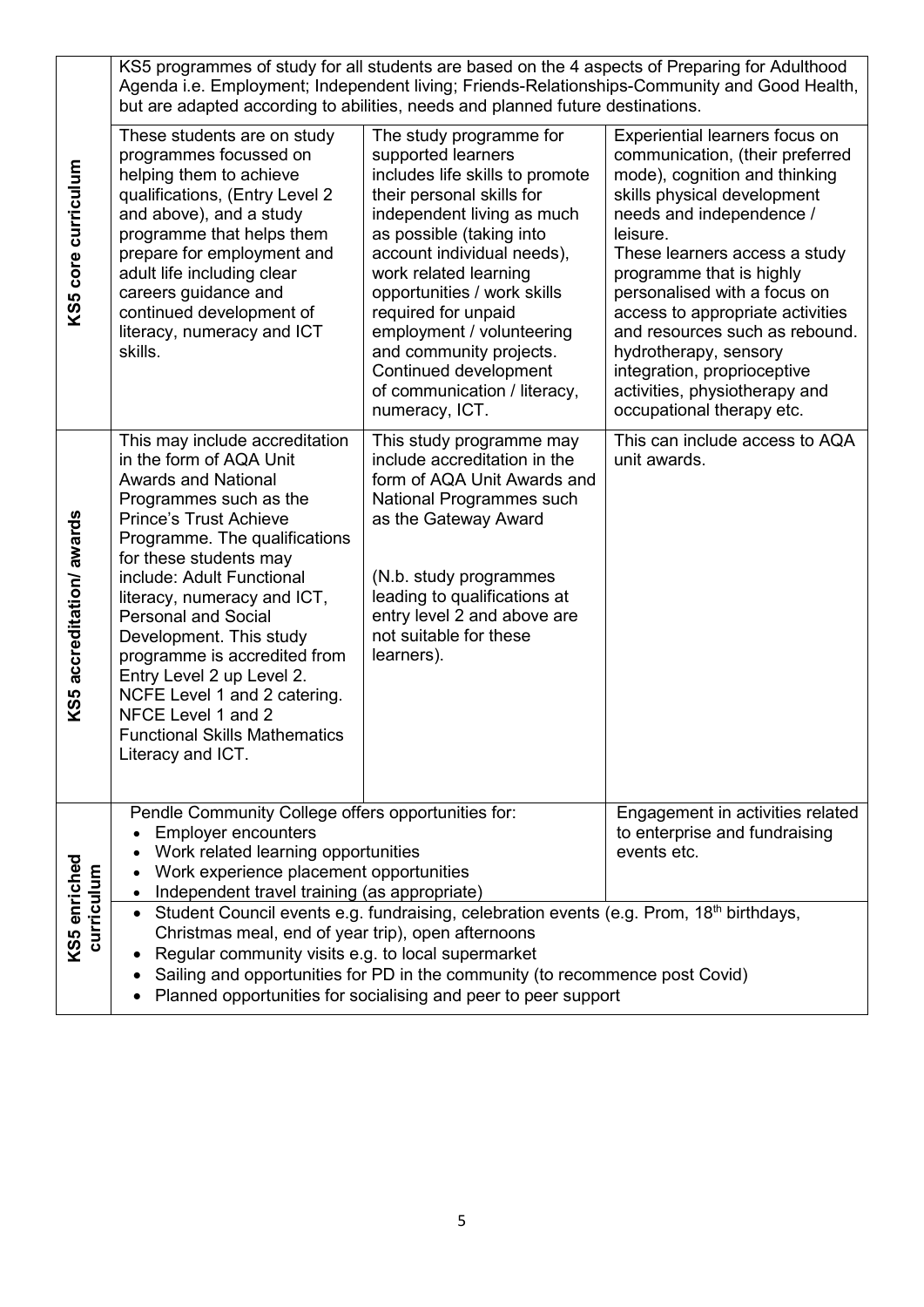| $(KS3-5)$               | All students have access to external agencies according to need as set out in their EHCP; the<br>transition team, speech and language therapy support, physiotherapy, occupational therapy,<br>hearing and visually impaired advisory service, multi-sensory impaired specialist teacher and<br>community nursing services (including personalised packages of support re personal                                                                                    |
|-------------------------|-----------------------------------------------------------------------------------------------------------------------------------------------------------------------------------------------------------------------------------------------------------------------------------------------------------------------------------------------------------------------------------------------------------------------------------------------------------------------|
|                         | relationships, hygiene etc.)                                                                                                                                                                                                                                                                                                                                                                                                                                          |
| students<br>₹           | PCHSC employ a Family Liaison Officer who undertakes specific interventions with students as<br>required (including Drawing and Talking, Sand Play, Thrive etc.) PCHS also has a service level<br>agreement for weekly input from a counsellor and independent speech language therapist. As<br>required, students have access to hydrotherapy: physiotherapy programmes; speech, language<br>and communication programmes; individual 'Thrive' input etc             |
| SMSC and<br>British Val | SMSC and British Values throughout all of the above curriculum. Specific activities include<br>assemblies (2x/week) including a celebration assembly, and guest speakers are invited into<br>school on a regular basis. Themed days are held including RE and special celebration events<br>being held e.g. Christmas, Eid, Commonwealth etc. An annual internet safety day is also held to<br>which parents are invited. We have active school and college councils. |

## Allocated teaching time for those following the formal or semi-formal curriculum

| Year                    | English (4) Maths (4) Science (2)<br>Computing/ICT (1) PSHE (1)<br>Geography (1) History (1) R.E (1)<br>Communication groups (0.5)                     | Cooking & Nutrition<br>$(2)$ Art $(1)$<br>PE/Swimming (2)<br>Wellbeing (1)                  | Carousel:<br>-DT/ Erasmus project (1)<br>-Forest School/Music (2)                      |
|-------------------------|--------------------------------------------------------------------------------------------------------------------------------------------------------|---------------------------------------------------------------------------------------------|----------------------------------------------------------------------------------------|
| Year<br>8 & 9<br>Indep. | English (4) Maths (4) Science (2)<br>Computing/ICT (1) PSHE (1)<br>Geography (1) History (1) R.E (1)<br>Communication groups (0.5)                     | <b>Cooking &amp; Nutrition</b><br>(2)<br>PE (2) Music (1)<br>Wellbeing (1) Art (1)          | Carousel:<br>-DT/ Erasmus project/<br>Forest School (2)                                |
| Year<br>8 & 9<br>Supp.  | English (4) Maths (4) Science (2)<br>Computing/ICT (1) PSHE including<br>Careers (1) Geography (1) History (1)<br>R.E(1)<br>Communication groups (0.5) | Cooking & Nutrition<br>(2)<br>Art (1) PE (2)<br>Wellbeing (1)                               | Carousel:<br>-DT/ Erasmus project/<br>Forest School/Music (2)                          |
| Year<br>10 & 11         | English (4) Maths (4) Science (2)<br>Computing/ICT (1) PSHE inc Careers<br>(2)<br>Communication groups (0.5)                                           | Cooking & Nutrition<br>(2)<br>Art (1) Music (1)<br>PE (1) Wellbeing (1)<br>14-19 groups (2) | Carousel:<br>-DT/ Erasmus project/<br>Forest School (2)<br>-RE/ History/ Geography (1) |
| KS <sub>5</sub>         | Numeracy (2.5) Literacy (2.5)<br>Computing/ ICT (1) PD & Wellbeing (3)<br>14-19 Groups (2)                                                             | Independent living (2)<br>Healthy relationships                                             | Employability skills (10) -<br>Catering/Horticulture/DT/<br><b>Practise Cafe</b>       |
| KS <sub>5</sub>         | Experiential and highly supported learners follow P4A themes                                                                                           |                                                                                             |                                                                                        |

### Short, medium and long-term planning expectations

A curriculum map is available for each subject – which is updated annually by the subject lead. Schemes of Work are available for each topic – outlining medium term plans. Again these are updated as required by the subject lead.

All teachers are expected to plan sequenced learning opportunities for each class taught (based on current assessment information on Onwards and Upwards), which takes into account the knowledge and skills to be learned, and the personalised needs and individual targets of the students.

### Availability of resources to support curriculum delivery

Subjects leads are expected to complete a Subject Development Plan in the summer term, for the following academic year. Any significant resource implications are highlighted within these plans, in order that the School Improvement Plan can be resourced according to agreed strategic priorities.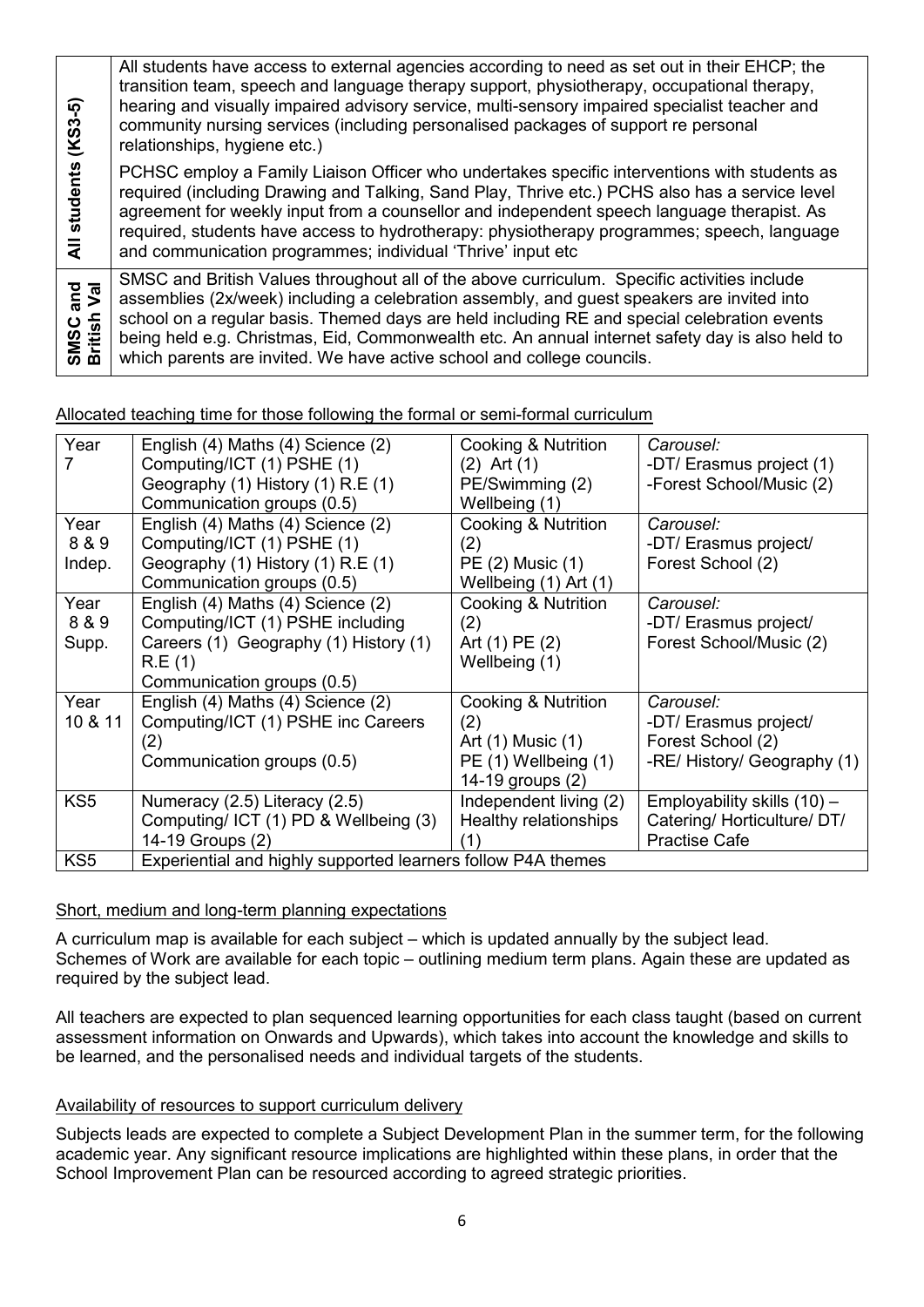English and maths have their own dedicated budgets allocated annually. All other subjects have access to a shared curriculum budget, and subject leads are encouraged to submit requests to SLT for additional resources which reflect their Subject Development Plans and the School Improvement Plan priorities.

All subject areas are currently well resourced to support curriculum delivery.

### **b) Curriculum inclusion of disadvantaged students and minority groups**

As previously cited, all students at PCHSC have some type of special educational need or disability – and operate significantly below age related expectations.

In addition, the school and college is situated in a location which is within the top 10% in the multiple index of deprivation. Approximately 55% of students are eligible for Pupil Premium Grant. This money is again targeted at the key barriers to learning which can potentially be reduced. These include, Family Liaison Officer (who works pro-actively with students and their families); School Counsellor, Speech and Language therapy, Music therapy etc. We also provide additional financial assistance for enriched curricular activities including residentials and after school clubs.

See PPG guidance available on the website for details of spend for current and previous years.

#### **6. Implementation: how do we deliver our curriculum?**

#### **a) Curriculum implementation**

In Key Stage 3, independent and/or supported learners are taught the majority of the curriculum by their form tutor, and supported by the designated Teaching Assistants for their specific class. This generally includes maths, English, computing and science and the form tutor's own subject area. All other subjects are taught by subject leads (i.e. history, art, geography, RE, PSHE (inc RSE), careers, cooking & nutrition and PD).

In Year 7, students are taught in their own year group, and the curriculum delivered alongside nurture-type principles (similar to a traditional primary school model). Year 8 and 9 independent and/or supported learners are taught together in generalised ability groups.

In Key Stage 4, independent and/or supported learners are taught English and maths by their Form Tutor, but all other subjects taught by subject leads i.e. ICT, science, art, PSHE and are taught together in generalised ability groups.

In Key Stage 3 and 4, experiential learners are generally taught together by specialist staff through using multi-sensory approaches to learning.

### **b) Cross-curricular links and themes (inc. literacy, numeracy, SMSC)**

Planning across all subject areas for independent and supported learners includes references to cross-curricular links of literacy and numeracy. Where possible, the curriculum is organised so that related topics are taught at the same time to reinforce learning e.g. (Literacy WW1 poetry, History WW1).

Most subject areas organise regular educational visits, trips and guest speakers, to not only support key aspects of the curriculum, but also reinforce contextual learning, functional application of knowledge and skills and enhance wider cultural awareness.

SMSC is similarly taught throughout all other subject areas as appropriate, supported by regular theme days for RE, MFL, history, geography etc. There are assemblies (2x/week) including a celebration assembly, and regular celebration events are held, for example for Christmas, Eid, Commonwealth etc. Subject teachers are regularly requested to evidence this through recording examples on our 'Gridmaker' tool.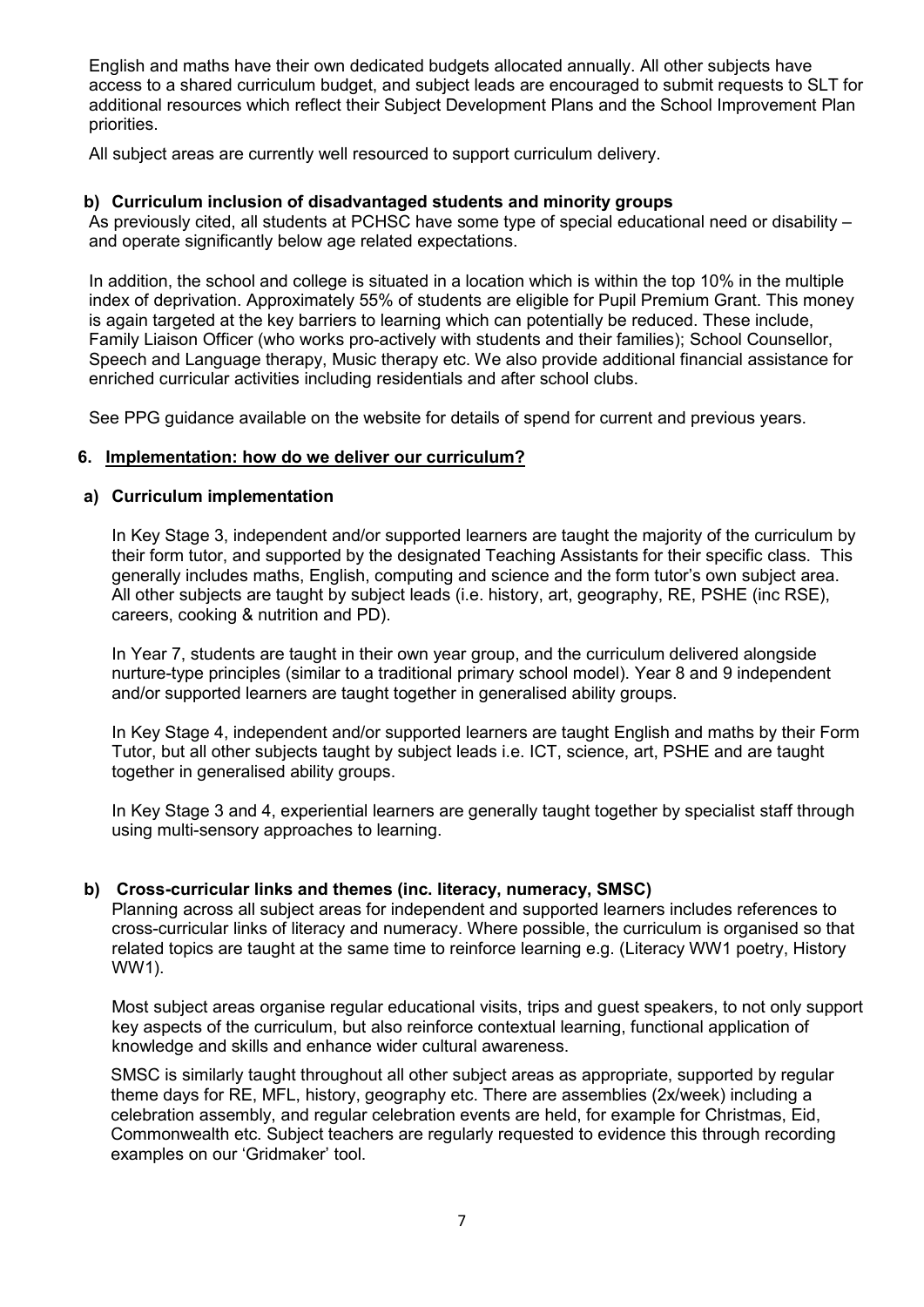### **c) Enriched experiences**

Daily lunch club activities (30m duration) are viewed as an extension to the general curriculum, and students opt into these on a termly basis. They include examples such as IT, football skills, drama, newshounds, science, art, colouring and jigsaws, Lego, knit/crochet, singing and signing, relaxation, pamper club, prefects club. Once a week lunchtime clubs are also extended to include a more extended selection of activities and interests. These include animation, baking, DT, dance, fitness, sports, hydrotherapy, movies, Lego/colouring/games etc.

PCHSC has been involved in seven Erasmus+ projects to date, with the latest projects being '*Every Move Counts'* based on bringing more movement into the curriculum, '*Stamp it out'* which focusses on anti-bullying and '*Ready Steady Change'* focussing upon enhancing positive mental health and wellbeing of staff and students alike. Projects are generally delivered across school one afternoon per week, through a variety of planned activities. Each project has included a range of European partners and including residential trips for more independent students to Lithuania, Bulgaria, Spain, Macedonia, Turkey, Italy etc. PCHS was an 'e-Twinning school' and has received national quality awards for some projects undertaken. PCHS has been awarded the European Quality Label for excellence in 3 previous projects "Be kind to your mind", "Make Every Step Count - Inclusive Education" and "Celebrating Difference". This means that the collaborative work of our staff and students with European partners has been recognised at the highest European level. These projects provide opportunities to enhance the curriculum through collaborative learning with schools in Europe and further development of innovative and creative approaches to pedagogy. Due to Brexit, we are no longer able to take up the formal opportunities, however we are still working on projects with our partner schools and have extensions to our current projects.

Annual residential opportunities for independent and supported learners in Year 8 and 9 is provided through a half-week residential to Ullswater Outward Bound centre – supported by a combination of our own staff and specialist outward bound trainers. In recent years we have also undertaken two shared residential opportunities for a group of Year 10 students alongside a group of Year 10 mainstream students from Pendle Vale College our co-located school, which was very positively evaluated. Experiential students are given an opportunity to attend a more specialist activity holiday with the Calvert Trust every 2-3 years, which is predominantly supported by our specialist staff team (on a 1:1 staffing basis). These experiences are invaluable for our students, and often provide life long memories.

The 14-19 curriculum (KS4-5) similarly offers a range of enriched experiences, which are accessed in mixed ages and ability groups. These include Duke of Edinburgh (Bronze -Silver awards), DT, horticulture, community catering, group art and mini enterprise (including the sale of own brand items made in catering and DT).

In addition to the core curriculum Pendle Community College offers KS5 learners the following enriched learning opportunities:

- Employer encounters via workplace visits, employer networking events, employer visits, talks from employees from different employment roles
- Work related learning opportunities via our own college café, community shop/ café, minienterprise, fundraising events, volunteering, community action projects and supporting lunch clubs in school
- Serial and block work experience placement opportunities (internal opportunities and external providers)
- Student Council events e.g. fundraising, open afternoons
- Students are taught alongside peers with similar needs with plenty of opportunities for socialising and peer to peer support

PSCHS has established its own '*We can…'* charity with a view to further extend regular quality experiences and cultural capital for all types and ages of learners (e.g. sailing).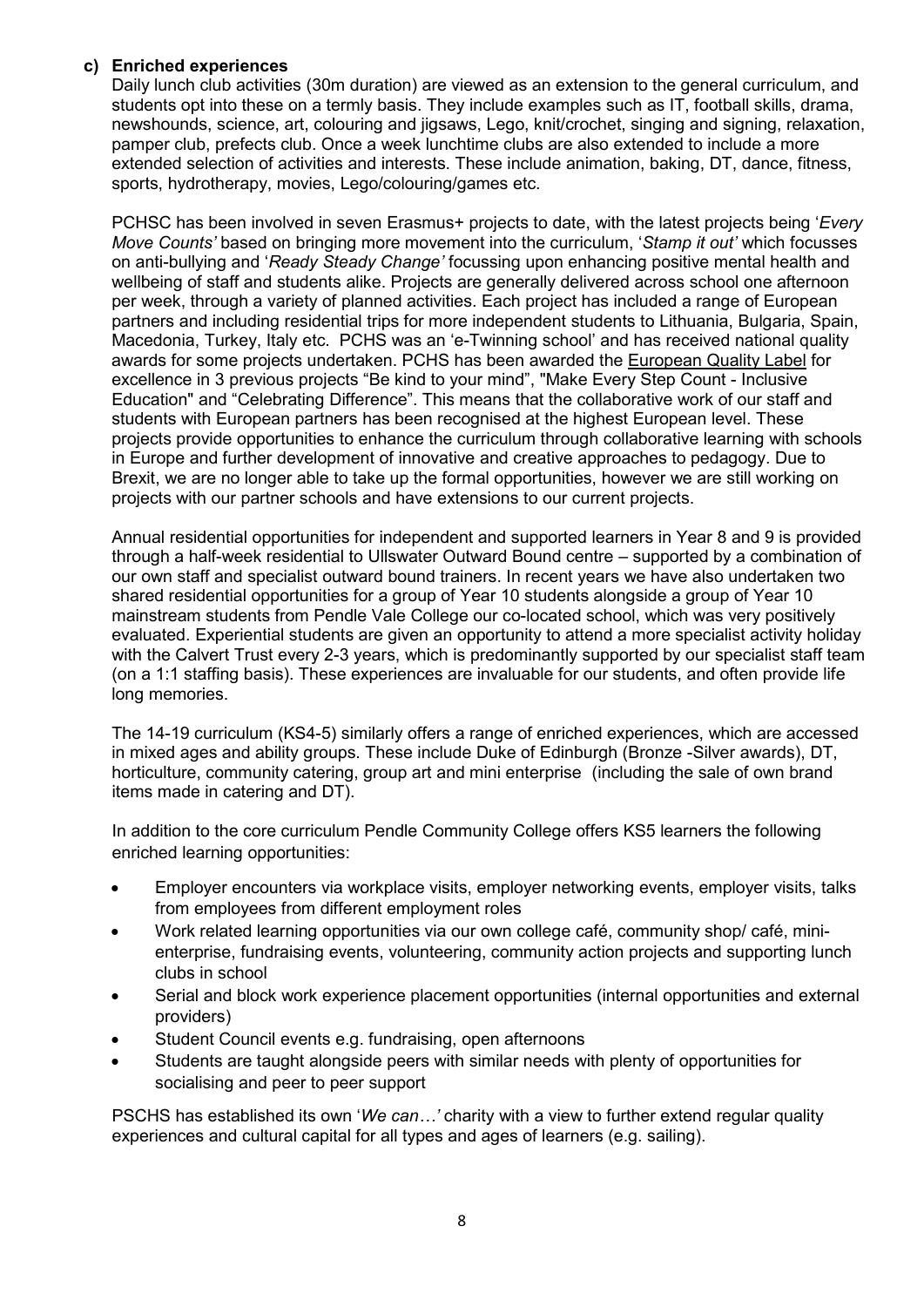### **d) Cultural impact of the school (implicit curriculum)**

PCHSC maintains a strong ethos and strives towards the following principles:

- A happy, safe, positive, and calm learning environment.
- A strong sense of community  $-$  i.e. mutually beneficial relationships and positive attitudes, values and beliefs which facilitate strong self-discipline and responsible citizens, who in turn value and can co-operate with others.
- An emotional literate, solution-focussed and restorative organisation.
- A personalised approach to learning and behaviour (designed around meeting individual needs).

The core expectations that underpin our school ethos and culture are as follows:

*In our school and college community we care for and respect* 

- *- ourselves*
- *- other people*
- *- our environment*

*and always try our best!* 

These expectations are displayed in every classroom, corridor etc. and positively reinforced through the school positive behaviour and merit system, celebration assemblies etc.

These principles and expectations are consistently taught through all aspects of the formal and implicit curriculum.

#### **e) Other activities (extra-curricular)**

A wide variety and choice of after school clubs are available for all ages and types of learners (3 days/week – 10 weeks per term). Currently this includes arts/crafts; team sports and fitness club, but does change on an annual basis.

#### **f) Progression through school and college**

The core curriculum has been designed to sequentially build on the development of sequential knowledge and skills throughout KS3 and 4 in particular. However, in KS5 the focus changes towards progression towards preparing for adulthood (including functional skills etc.)

The enriched and implicit curriculum has been designed to ensure further personal development of cultural capital – matched to students' needs, abilities and potential future destinations.

#### **g) Curriculum differentiation for different ability groups**

As noted within Section 2 – Intent, the curriculum throughout school and college is differentiated according to the general abilities and type of learning needs of the class. Lessons are then further personalised according to relative ability levels of the students within the class, and personalised targets included where appropriate to meet individual need. Generally, the more independent the learner, the more the lesson will be based upon differentiated subject targets, and the more supported the learner, the more personalised the targets become. Experiential learners access a completely bespoke and personalised curriculum based on their individual needs.

Inclusion opportunities are arranged as appropriate with Pendle Vale College (co-located mainstream school) for independent learners, who demonstrate particular ability in one or more subject areas.

Conversely where progress data indicates that students are making less progress than would be expected, especially in core subject areas, short-term intervention groups may be arranged.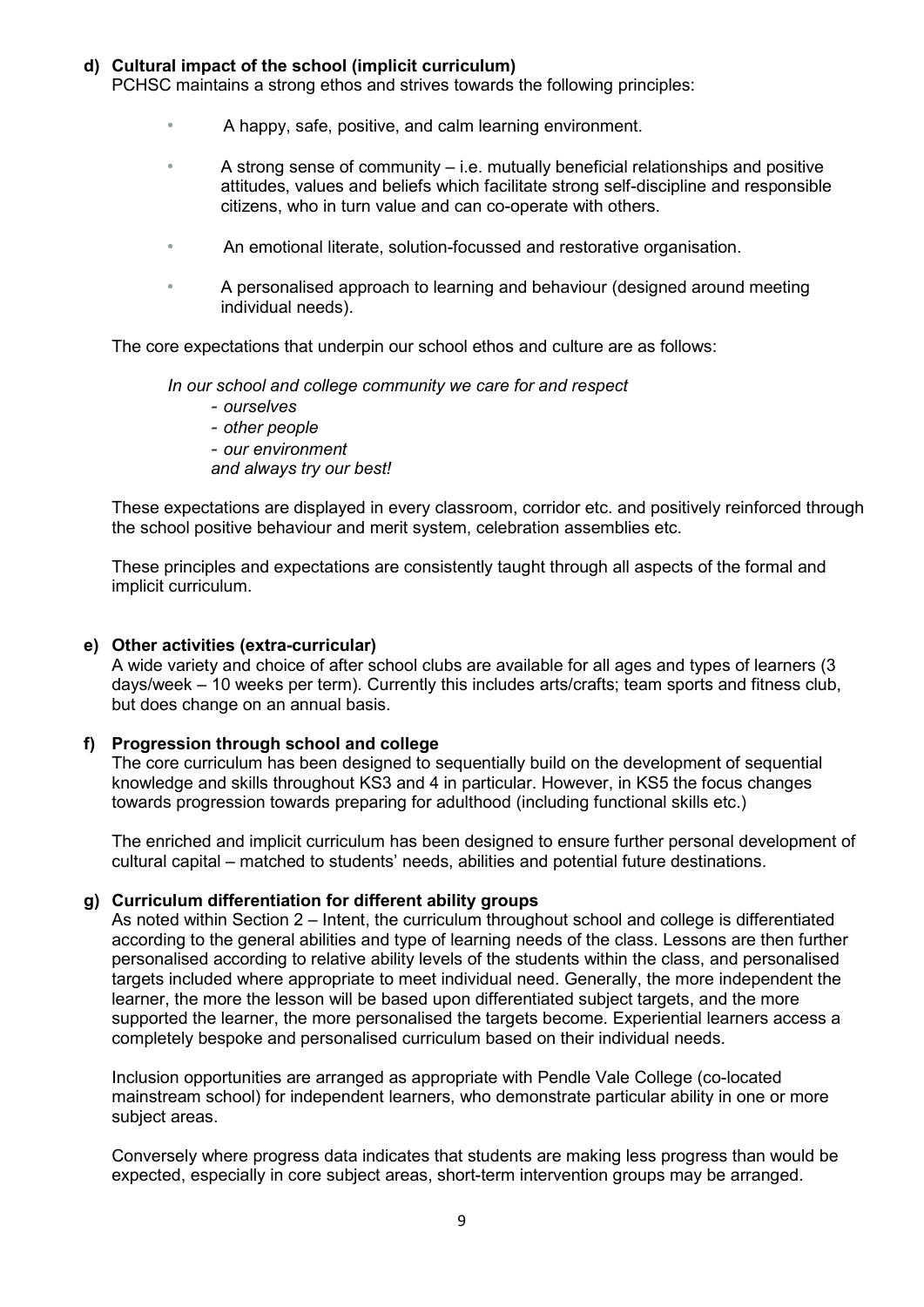### **h) Subject teaching (staffing and training)**

All teachers (other than ECTs) are also subject leads, and therefore responsible for planning, delivery and monitoring/evaluation of their subject area. Subject leads are actively encouraged to access relevant training and connect with local special school networks in relation to their subject.

Within school, subject meetings are held between all staff who teach a particular subject every half term. Regular liaison meetings are scheduled between each subject lead and a member of SLT to enable any issues arising to be raised and discussed accordingly.

Subject support Teaching Assistants (Level 2b and 3) have also been identified and their role further developed to support the subject teachers in delivering the curriculum, marking, assessing work etc.

#### **i) Assessment**

Over recent years we have worked alongside a local company to further develop a bespoke assessment system 'Onwards and Upwards' that effectively meets the needs of our diverse cohort of students within our school.

Targets for every subject area have been streamlined to include levels from P4- L5+ and the Engagement Steps assessment for those working below P4.

Staff plan, teach and continually assess students' progress against the targets on this system, and upload electronic evidence of assessment undertaken.

Progress expectations are benchmarked across other special schools through active participation in the North West School, Curriculum, Assessment and Pedagogy (NWSCAP) group.

PCHSC's integral development work with Onwards-Upwards was referenced and highlighted as a 'Best Practice Representative' in the Education Parliamentary Review 2019.

### **7. Impact: What difference is our curriculum making to pupils?**

#### **a) Effectiveness of learning re attainment and progress**

Progress data for all students, across all subject areas is ongoing and closely internally monitored by SLT on a regular basis. Feedback is the given to teachers as to whether students have achieved expectations or are above or below expected progress. Teachers then amend their planning accordingly to address any issues raised. If any pupils are found to be significantly below expectations, then targeted small group intervention work is arranged. English and maths are similarly externally monitored with other special schools on a termly basis.

End of year reports are also formulated directly from the Onwards-Upwards system and from evidence provided throughout the year.

### **b) Effectiveness of curriculum on preparation for next stage of education and life**

On completion of Year 11, the majority of our students in recent years have accessed our College i.e. Post 16+ provision. Students who are ready and able to access local college courses ( Entry Level 2 and above) are encouraged to progress onto this from Year 12 onwards, although the vast majority of students do not leave until the end of Year 14.

Destinations following college generally include local Further Education for those who are able to access this, or supported living/ day services as appropriate for those with more complex needs.

In the past 4 years, 100% of our Post 16+ students who are independent or supported learners have completed their courses of study.